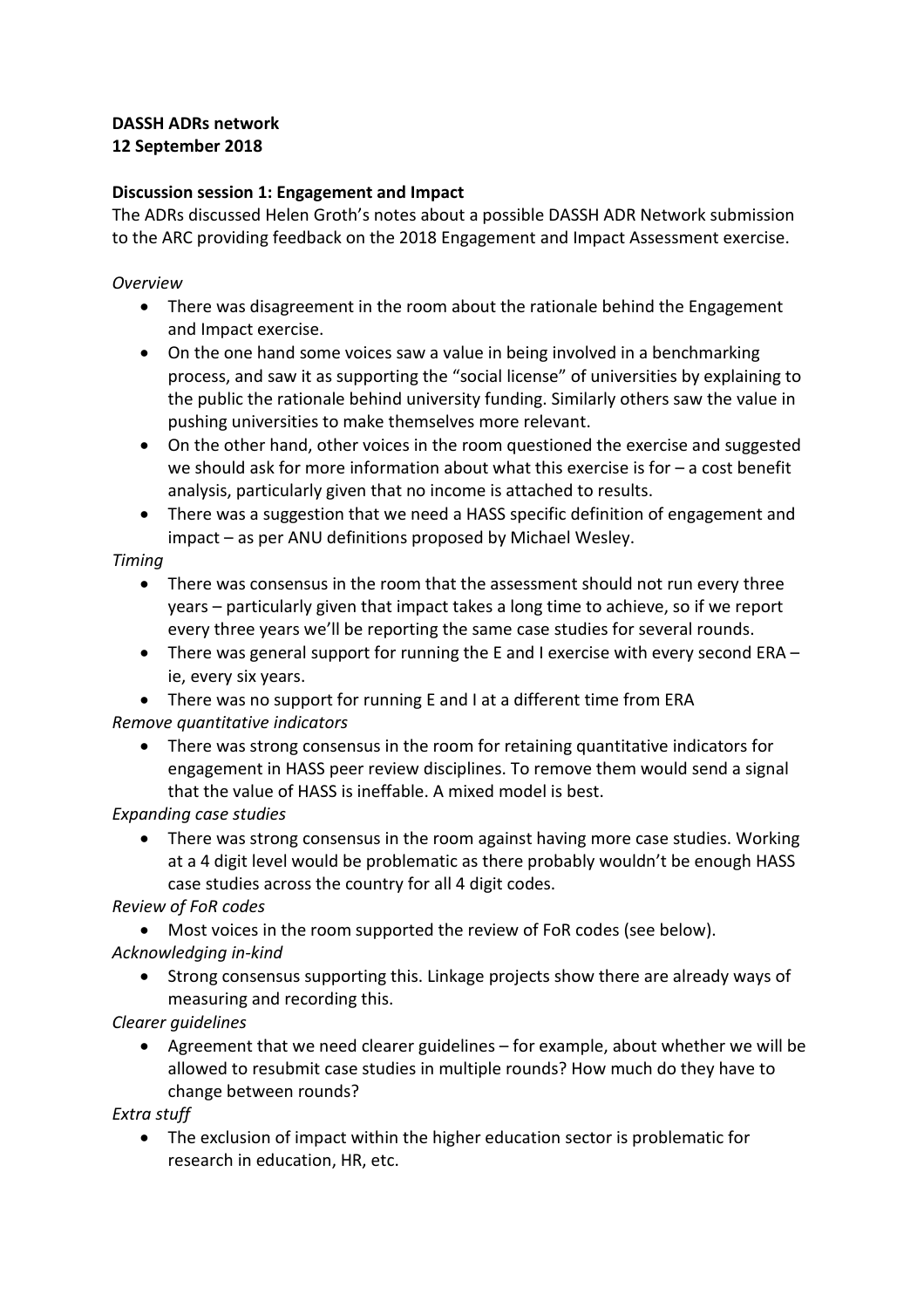## **Quick chat: What changes do we want to see to the FoRs in the recently-announced review?**

- URL https://www.arc.gov.au/news-publications/media/media-releases/reviewrobust-anzsrc-research-classification
- There was agreement in the room that the current FoR system is unworkable and should be redesigned from scratch.
- A new system should start by asking what purposes the FoR taxonomy needs to serve.
- This is particularly the case given that new digital methods of data management and searching mean that it is possible to, for example, use keywords and word maps to assign projects to assessors with more precision than is allowed by disciplinary codes.
- These new methods of navigating data also allow for interdisciplinary projects to be managed with ease.
- A taxonomy could be organised around research areas or topics rather than disciplines.
- It was proposed that if we do retain some form of disciplinary taxonomy, working only at the 2 digit level might be preferable.
- It is important that the FoR review process is guided by, and primarily seeks input from, researchers.

# **Discussion Session 2: Responding to the way key decision-makers judge the quality of NTROs as academic research**

- There was a general level of concern in the room about what the survey revealed about how experts assess the quality of NTROs at a national level; and also about the potential of the survey itself to damage the HASS sector.
- There was also a methodological critique of the survey particularly whether the "It depends" category renders the quantitative data meaningless.
- There was consensus that the data suggests that NTRO producers should get strong support in writing their 250-word research narratives.
- The group noted that none of the consensus criteria in the sector are about the NTRO itself – rather they are about the research statement.
- There was concern that the experts at a national level don't refer to criteria that some ADRs thought important – venue/outlet, and a clear research question.
- Not all creative practice is academic research. Some work currently submitted as research – particularly in the creative arts - might be better submitted as impact and engagement to avoid "retrofitting". Practitioners could work with academic researchers to produce engagement around their research.
- How can universities value creative practice for, eg, promotion, outside of a research framework? Can universities award workload for practice – particularly in Schools of Creative Arts?
- The group discussed why scores are falling in FoR 19 in each round. Suggestions included: 1904 is such a hybrid code that it is unlikely that any one university will excel in all the areas, including Creative Writing, Music and Theatre; because the